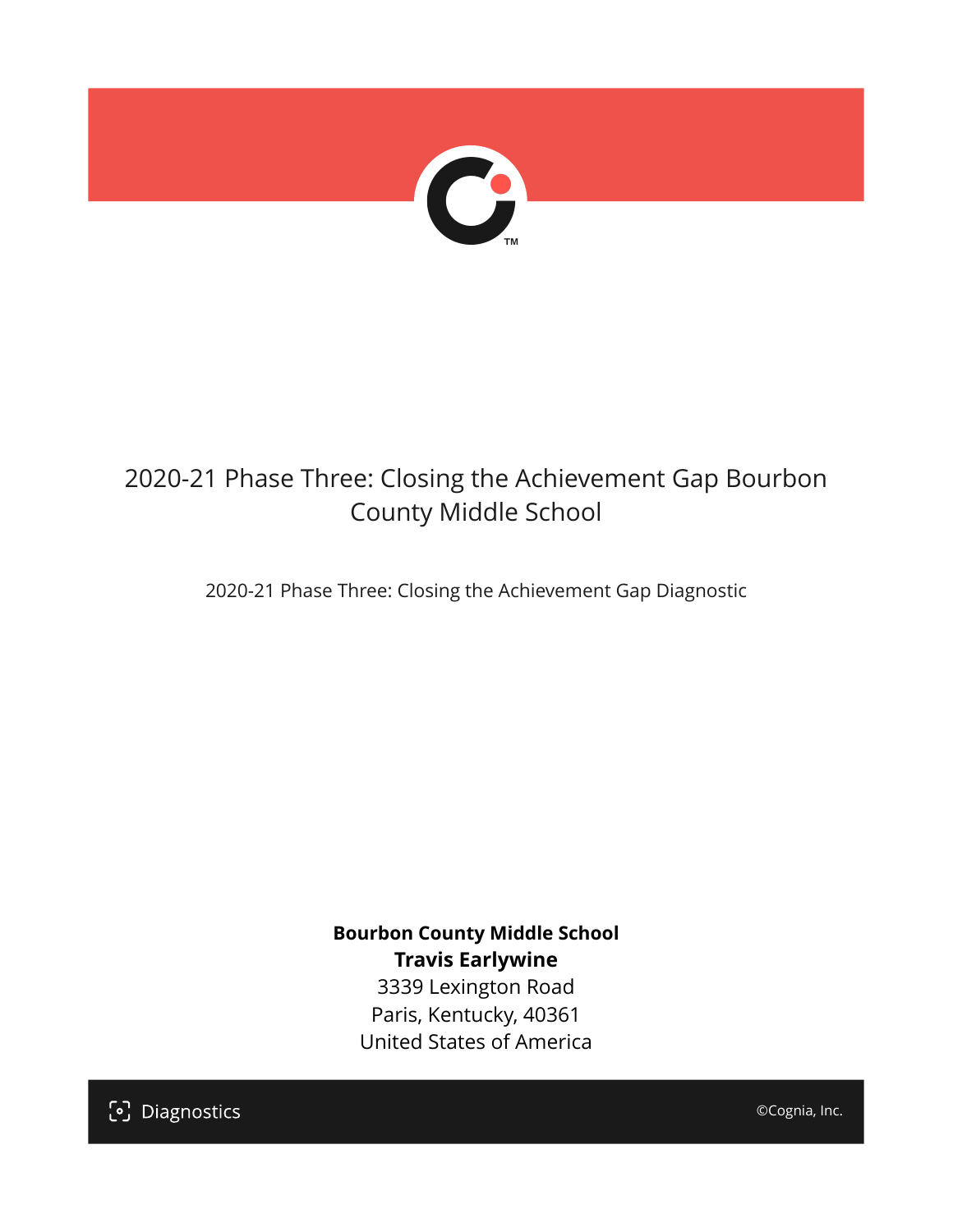#### **Table of Contents**

| 2020-21 Phase Three: Closing the Achievement Gap Diagnostic |  |
|-------------------------------------------------------------|--|
| I. Achievement Gap Group Identification                     |  |
| II. Achievement Gap Analysis                                |  |
| III. Planning the Work                                      |  |
| <b>Attachment Summary</b>                                   |  |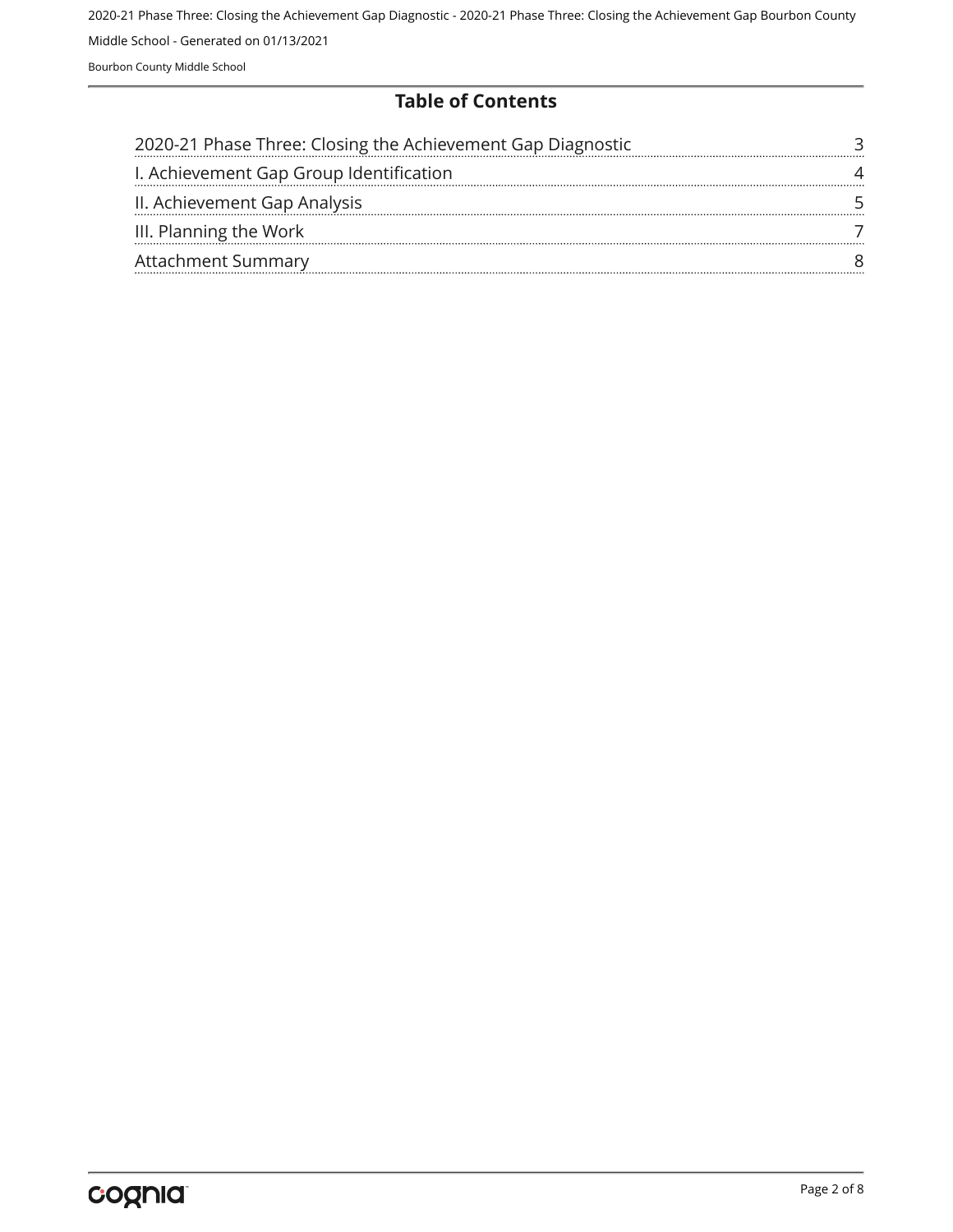## <span id="page-2-0"></span>**2020-21 Phase Three: Closing the Achievement Gap Diagnostic**

The **Closing the Achievement Gap Report** is required by KRS 158.649, which requires the school-based decision making council, or the principal if no council exists to set the school's targets for eliminating any achievement gap. The targets should be established with input from parents, faculty, and staff and submitted to the superintendent for consideration and the local board of education for adoption.

In addition to being a legal mandate, the Closing the Achievement Gap Report is also a vital component of the continuous improvement process. The report is designed to underscore a school's trend data (i.e. two-year window) relating to its individual gap groups. Upon completion of the **Closing the Achievement Gap Report**, schools will have already engaged in a significant piece of school improvement work by intentionally focusing on the gaps that exist among its underserved student populations.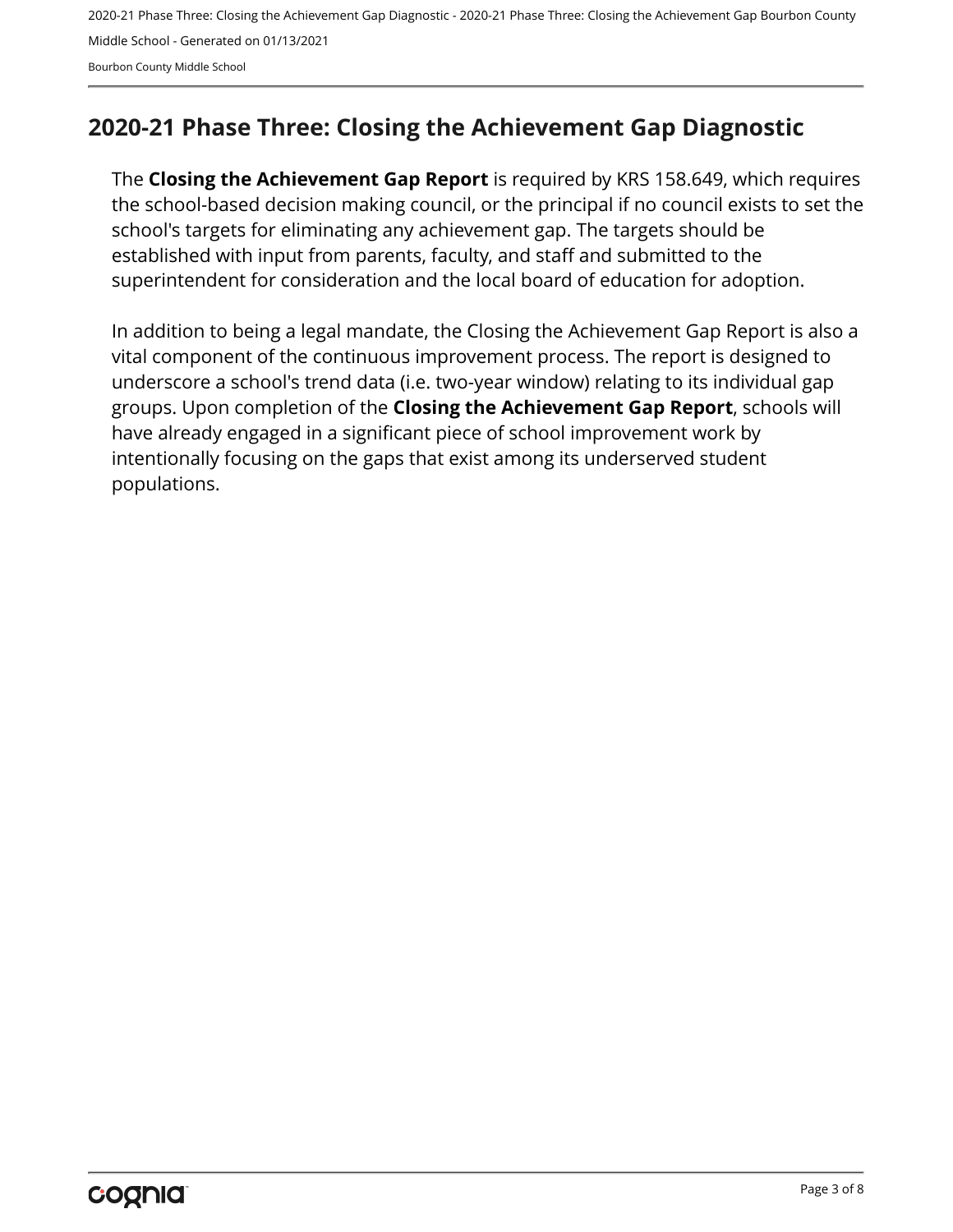## <span id="page-3-0"></span>**I. Achievement Gap Group Identification**

Schools should use a variety of measures and analysis to conduct its annual Closing the Achievement Gap Report pursuant to KRS 158.649.

. Complete the [Achievement Gap Group spreadsheet a](https://drive.google.com/file/d/0B7A6n8V1dmUOWFNKY2dSTTFibjA/view?usp=sharing)nd attach it.

ELL- 21/644= 3% Disability- 69/664= 10%

### **ATTACHMENTS**

**Attachment Name**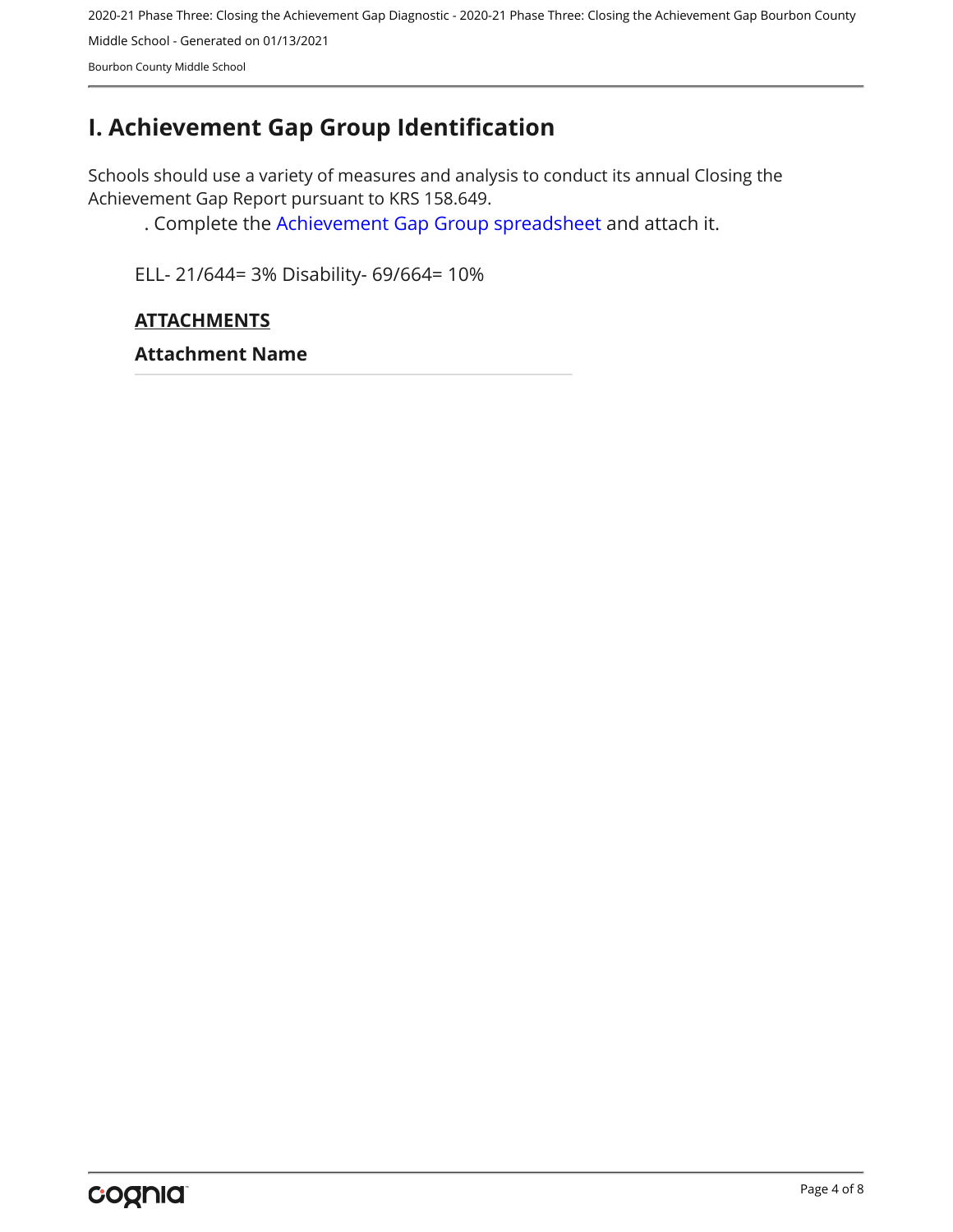#### Bourbon County Middle School

## <span id="page-4-0"></span>**II. Achievement Gap Analysis**

A. Describe the school's climate and culture as they relate to its achievement gap population.

Bourbon County Middle School is well known for its' positive climate and culture including with students in the gap population. BCMS creates a "Trusted Adult Survey" and has each student fill out the survey in order to ensure that we know every student has at least 1 adult in the building they can go to if needed. BCMS also creates a document that shows every student, which adult is going to touch base with them regularly, the student's interest, important information such as sports, after school activities, and history of test scores. BCMS teachers and staff use this information to ensure we are meeting the needs of all students.

B. Which achievement gaps has the school successfully **closed**? Use specific data from the previous two academic years when analyzing trends.

BCMS has begun to decrease the gap in students with special needs.

C. Based upon the analysis of the school's achievement gap data, identify the gap groups and content areas where the school has **shown improvement**. Use specific data from the previous two academic years when analyzing trends.

Students who qualify for F/R lunch have improved in reading, going from 45% P/D in 2015 to 51% P/D in 2019. Students with disabilities improved in reading from 10.4% proficient in 2018 to 16.7% proficient in 2019. Students who receive F/R lunch improved from 29.8% proficient in 2018 to 35.3% in 2019 in math. Students with disabilities increased from 8.6 % proficient in 2016 to 13% proficient in 2019.

D. Based upon the analysis of the gap data, identify the gap groups and content areas where the school has **lacked progression or regressed**. Use specific data from the previous two academic years when analyzing trends.

ELL- 21/644= 3% Disability- 69/664= 10% Students who have disabilities have consistently had 0% students score distinguished in math. Novice scores in reading for Hispanic students increased from 23.2% in 2018 to 24.8% in 2019.

E. Describe the processes, practices and/or conditions that have prevented the school from closing existing and persistent achievement gaps.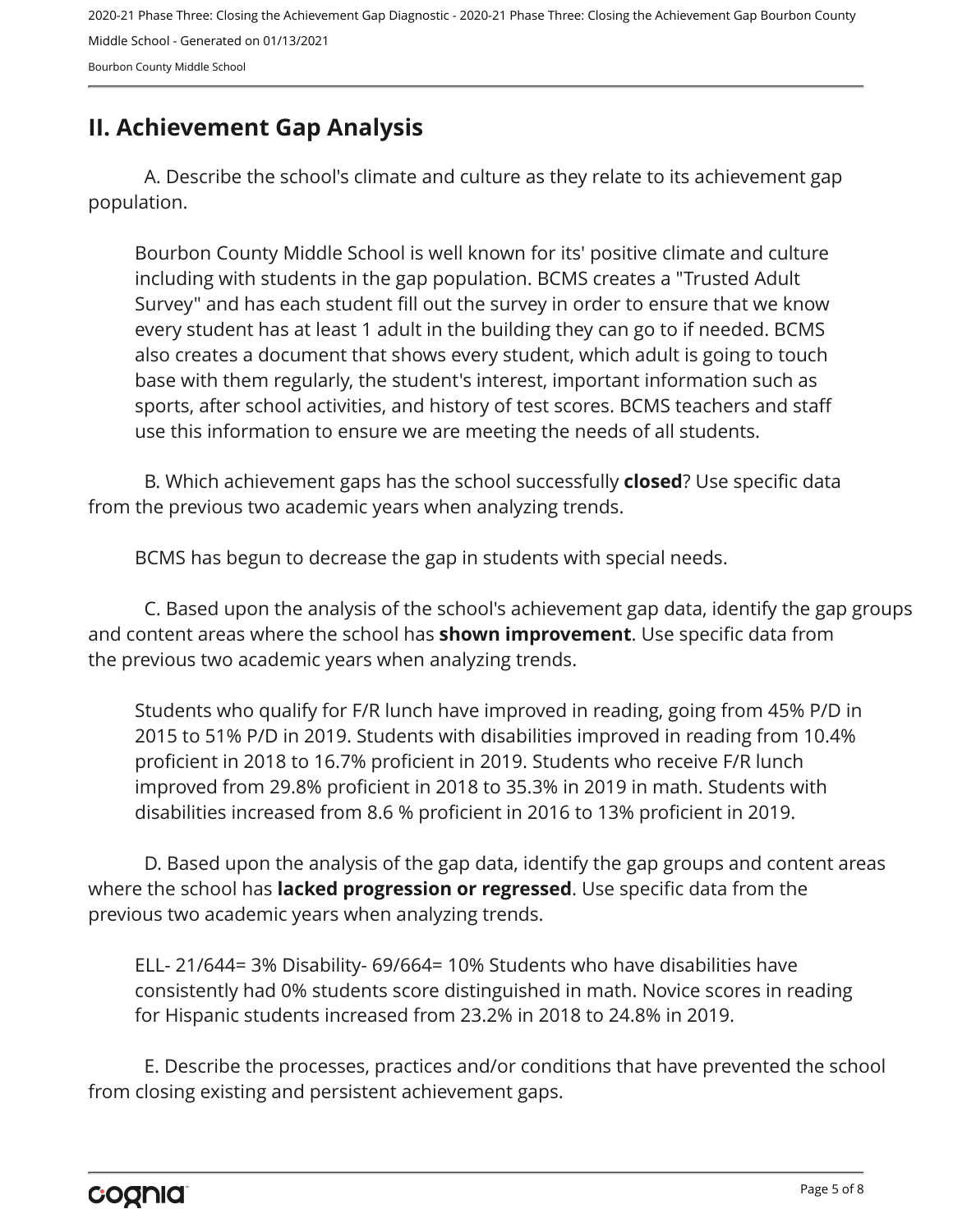Bourbon County Middle School

Increasing numbers of gap group students combined with having only a part time ELL teacher for teacher and student report has made improvement in the area of ELL difficult. Having high expectations for students with disabilities has improved, however, this could continue to impact persistant gaps.

F. Describe the process used to involve teachers, leaders, and other stakeholders in the continuous improvement and planning process as it relates to closing the achievement gap. List the names and roles of strategic partners involved.

see attached

G. Describe in detail the school's professional development plan related to its achievement gaps.

*(Note: School-based decision making councils, or principals in schools where no council exists, are required by KRS 158.649(8) to submit revisions to the school improvement plan describing the use of professional development funds to reduce achievement gaps for review and approval by the superintendent. Superintendents shall report, pursuant to KRS 158.649(9), to the local school board and Commissioner of Education schools failing to meet targets to reduce the gap in student achievement for any student group two years in a row, and improvement plans for those schools will be subject to review and approval by KDE.)* 

see attached PD Plan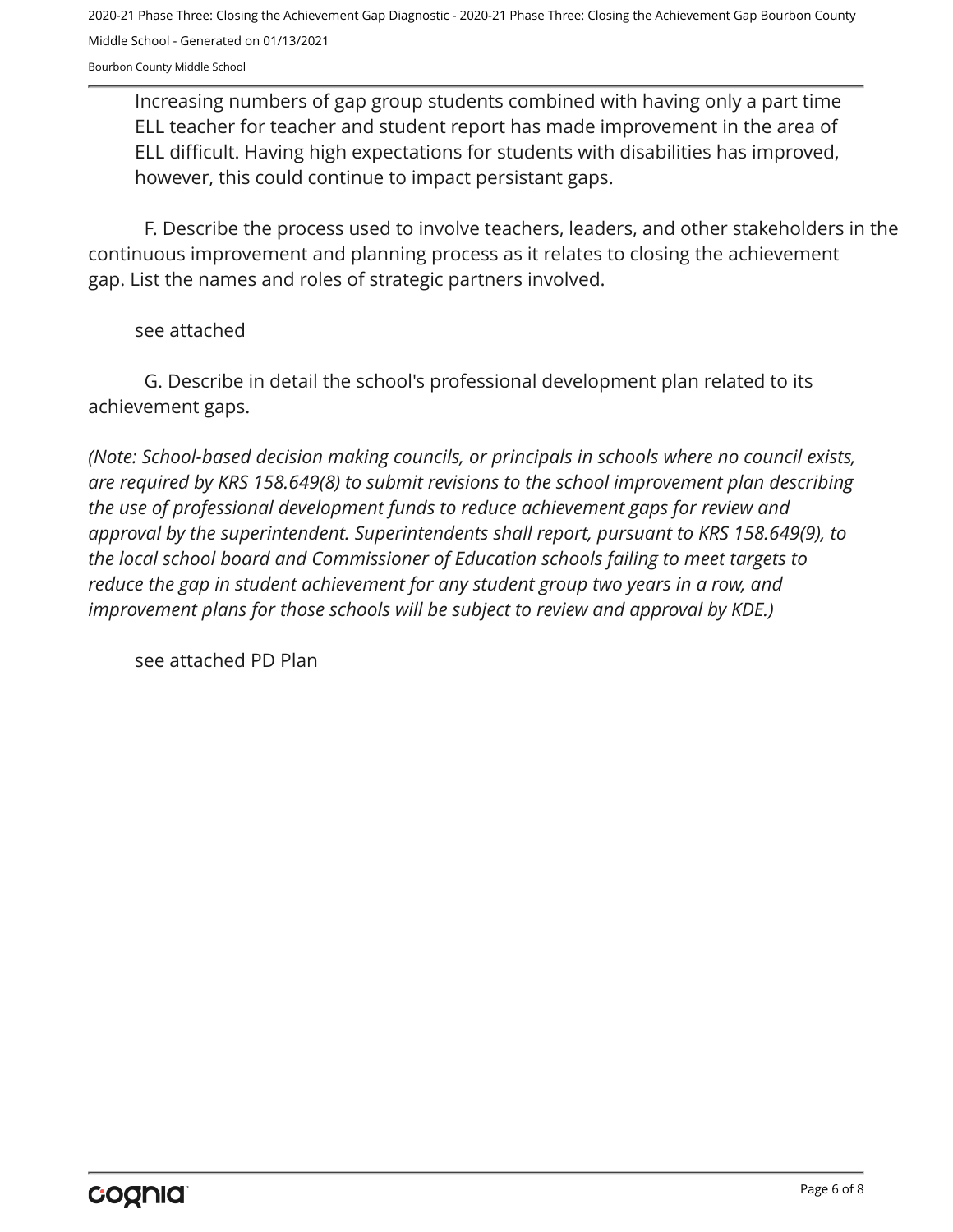## <span id="page-6-0"></span>**III. Planning the Work**

. List all measurable goals for each identified gap population and content area for the current school year. This percentage should be based on trend data identified in Section II and based on data such as universal screeners, classroom data, ACT, and Response to Intervention (RTI). Content areas should never be combined into a single goal (i.e., Combined reading and math should always be separated into two goals – one for reading and one for math – in order to explicitly focus on strategies and activities tailored to the goal).

See CSIP #3 Achievement Gap

- Step 1: Download the [Closing the Achievement Gap Summary](https://drive.google.com/file/d/0B6i22i6omk4ySmUtTHZuSVRFazQ/view) spreadsheet.
- Step 2: Complete your findings and answers.

Step 3: Upload the Completed Closing the Achievement Gap Plan Summary spreadsheet.

See CSIP #3 Gap scores

.